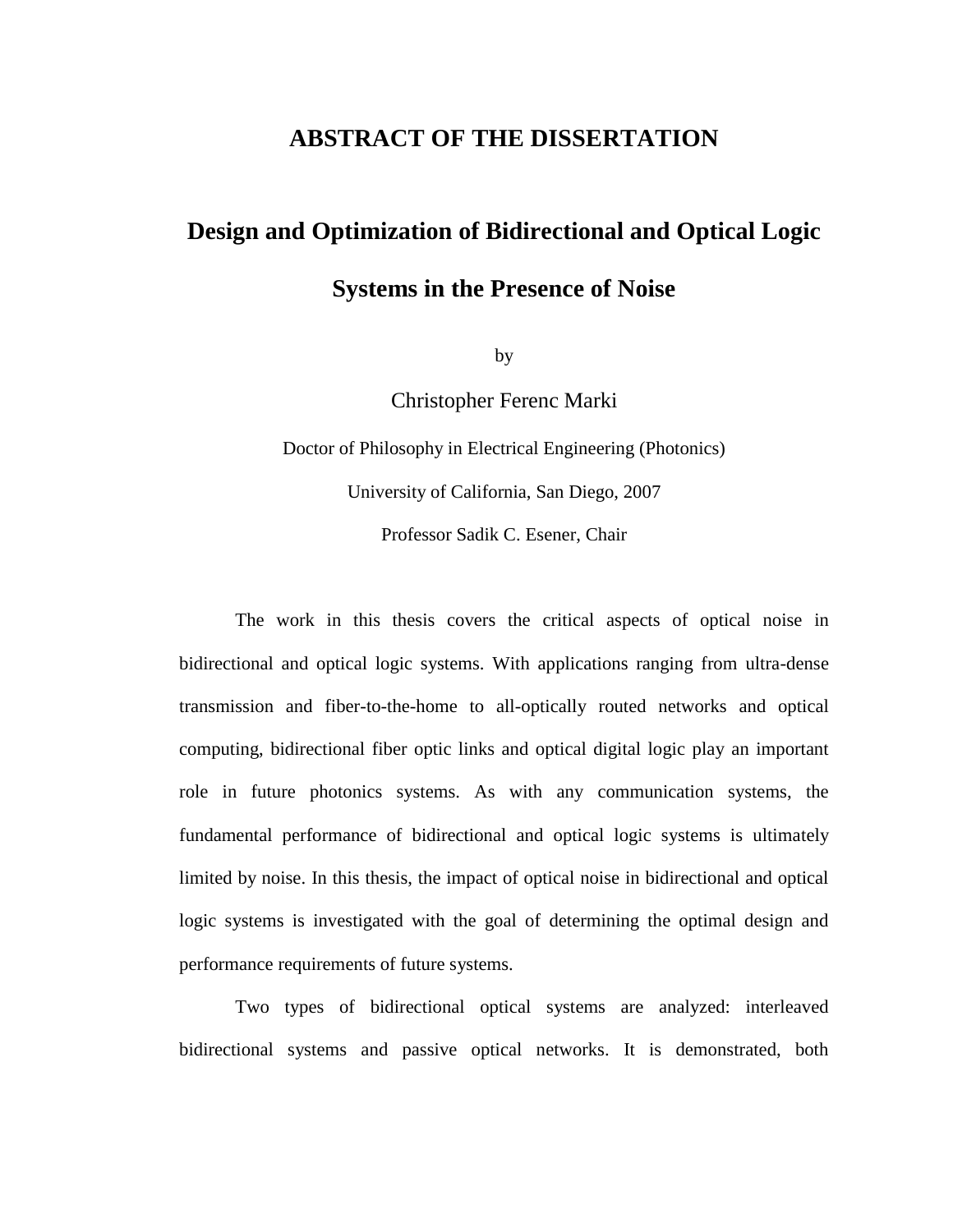theoretically and experimentally, that Rayleigh backscattering noise is a fundamental limitation in bidirectional systems. Owing to its absence in conventional unidirectional systems, Rayleigh backscattering noise is an oft neglected noise mechanism in optical fiber systems and few design rules exist which seek to minimize its impact. It is shown that in bidirectional fiber systems, Rayleigh backscattering places markedly unique constraints on optical link design with respect to receiver design, system power budget, capacity and choice of modulation format. New design rules are offered which rigorously account for the deleterious impact of Rayleigh backscattering noise in fiber optic systems.

This thesis also addresses the role of noise in future optical logic systems. In particular, experimental work characterizes the progress of optical Boolean logic functionality in bistable 1550 nm Vertical Cavity Surface Emitting Lasers. Record bistable switching powers in 1550 nm Vertical Cavity Semiconductor Optical Amplifiers are observed and a novel, cascadable 1550 nm optical inverter is demonstrated up to 2.5 Gb/s. Positive noise margins and signal regeneration is achieved representing an important step towards the realization of robust, noise immune optical information processing systems.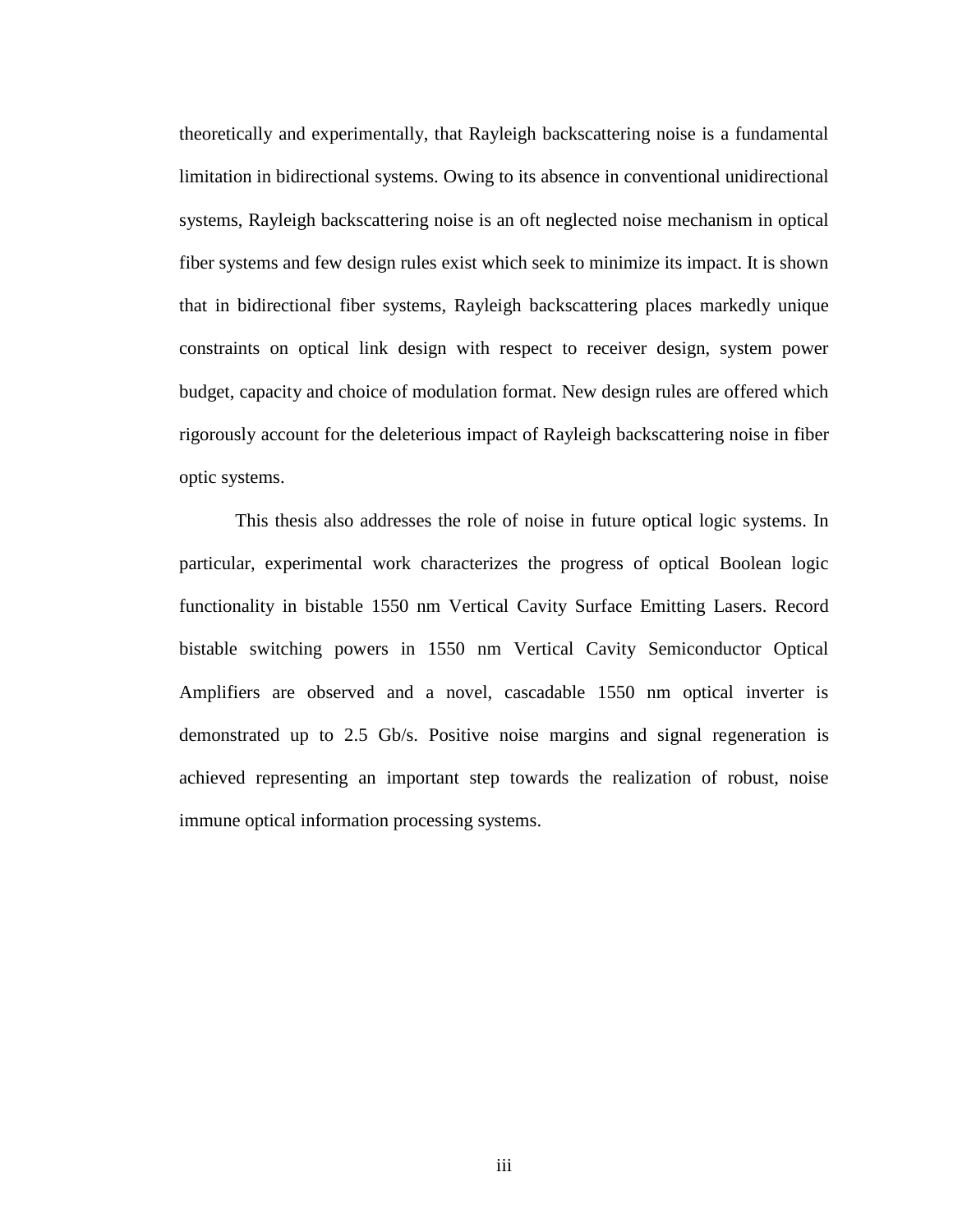# **1. Introduction**

## **1.1 Information and Noise in Communication Systems**

The genesis of the Information Age is marked by the 1948 publishing of Claude E. Shannon's seminal work "A Mathematical Theory of Communication" [1]. In his paper, Shannon described many of the fundamental concepts and principles that would later become the theoretical foundation for the burgeoning scientific field of information theory. One of the central contributions of Shannon's work was, with the aid of previous work by Hartley [2], the simple mathematical relationship linking the achievable channel capacity of a band limited power-constrained signal corrupted by Gaussian noise

$$
C = B \log_2 \left( 1 + \frac{S}{N} \right) \tag{1.1}
$$

where C is channel capacity (bits/sec), B is channel bandwidth (Hz), S is signal power (W) and N is noise total noise power (W). Physically, (1.1) reveals that the total amount of *error-free* information that can be sent through a noisy channel is limited by the available bandwidth of the channel and the signal to noise ratio (S/N or SNR) of the transmitted signal. Whereas his contemporaries had assumed that no information could be transmitted for sufficiently high noise levels [3], Shannon realized that information buried deep within noise can always be reliably recovered at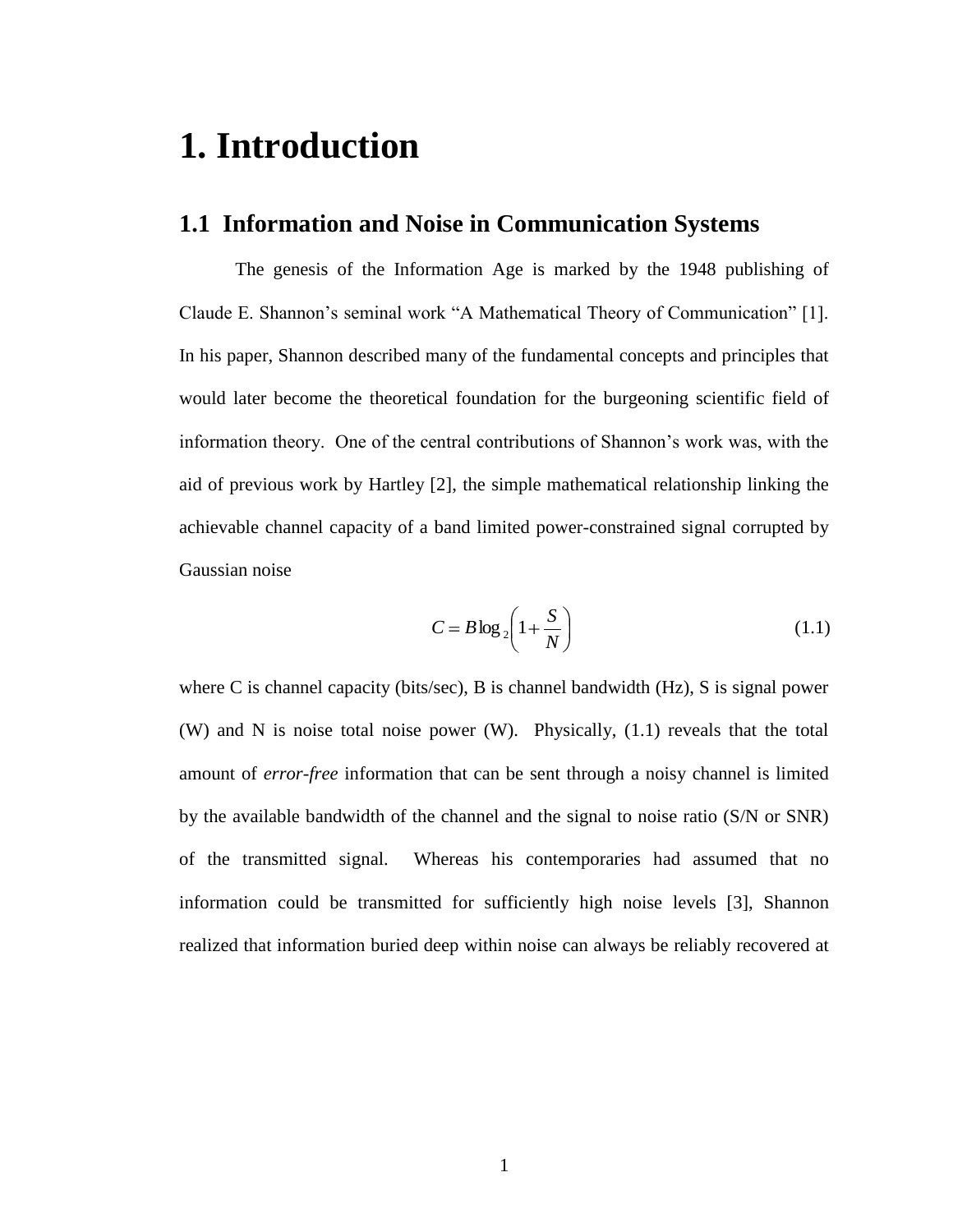the expense of lower transmission rates.

This eternal tradeoff between information throughput and channel noise is experienced on a daily basis in modern life. Whether it is the static hiss heard on a terrestrial radio station or the slower than normal loading time of a webpage during peak hours, capacity/noise tradeoffs ultimately determine the quality and speed of data transmission. In many ways, the fields of information theory and communications theory are simply extensions of Shannon's original work which explained that noise, in its various manifestations, is the enemy.<sup>1</sup> The central task of the communications *engineer, therefore, is to understand how best to cope with the noise so as to maximize the amount of information which can be transmitted through a given physical channel (e.g. wireless, copper, fiber optic, etc…)*.

## **1.2 Optical Communications: Exponential Demand and Fiber Exhaust**

From an end-user perspective, the successful elimination of noise in a transmission channel translates to higher connectivity over longer distances and/or larger amounts of deliverable content. In both military and civilian applications, demand for greater interconnectivity coupled with increased bandwidth and processing power is the central driving force behind communications research. This fact is exemplified by the progression of the fiber optics industry over the past 20 years. Although the timing of optical infrastructure upgrades has been difficult to predict historically, as evidenced by the telecommunications market fallout circa 2001,

 $\overline{a}$ 

 $<sup>1</sup>$  Interestingly, Kosko notes that noise in its various forms can actually be beneficial in a variety of</sup> applications including image recognition, animal predation and neurocomputing [4].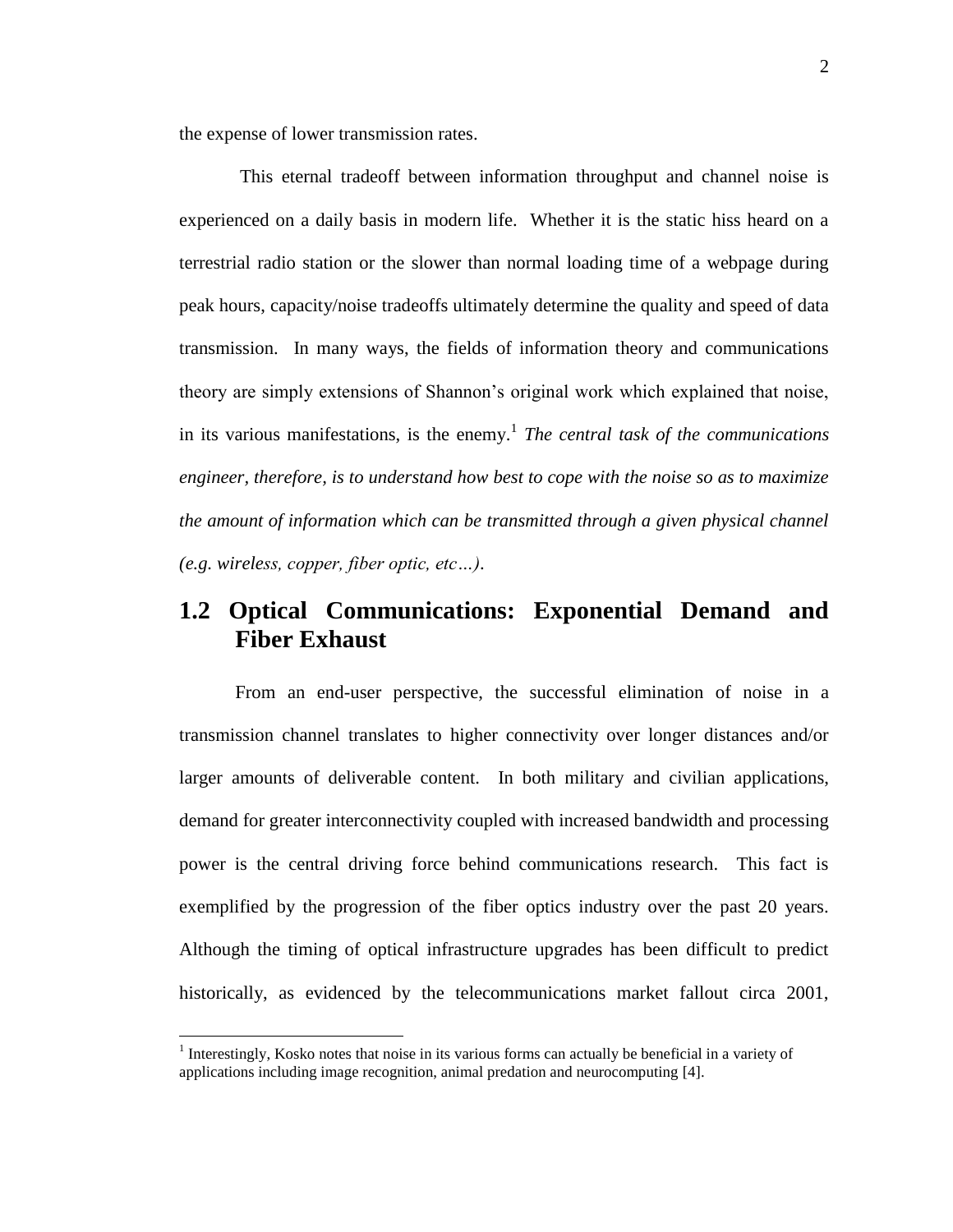demand for increased fiber throughput is at an all time high and is growing exponentially [4-6]. Considering the capitol expenditure necessary to deploy new optical networks, it is critically important that next generation optical networking solutions provide economic feasibility in addition to enhanced capacity.

The exponential demand on the fiber optic infrastructure has led to the inevitable consequence of *fiber exhaust* [7]. Fiber exhaust, or perhaps more apply termed "topology exhaust" or "hardware exhaust", results when a single fiber can no longer supply more data throughput. In effect, the fiber is operated at its *current* capacity limit. Curiously, this capacity limit is not fundamental in the sense that it is not governed by Shannon's limit. In fact, even the most sophisticated optical systems installed today do not come close to approaching Shannon's limit. Capacity limitations leading to fiber exhaust are instead the result of technical and economic compromises that are made during system installation. Several years ago, a common solution to fiber exhaust would be to add capacity by lighting previously unused fiber (called "dark" fiber) already in the ground. Unfortunately, the lighting of dark fiber will inevitably become an increasingly rare option due to diminishing supply, especially in high traffic (i.e. urban/metropolitan) areas where the majority of available fibers are already in use. Owing to the considerable installation cost of deploying new fiber, it seems logical, therefore, that alternative solutions must be sought which utilize existing infrastructure in the most efficient way possible.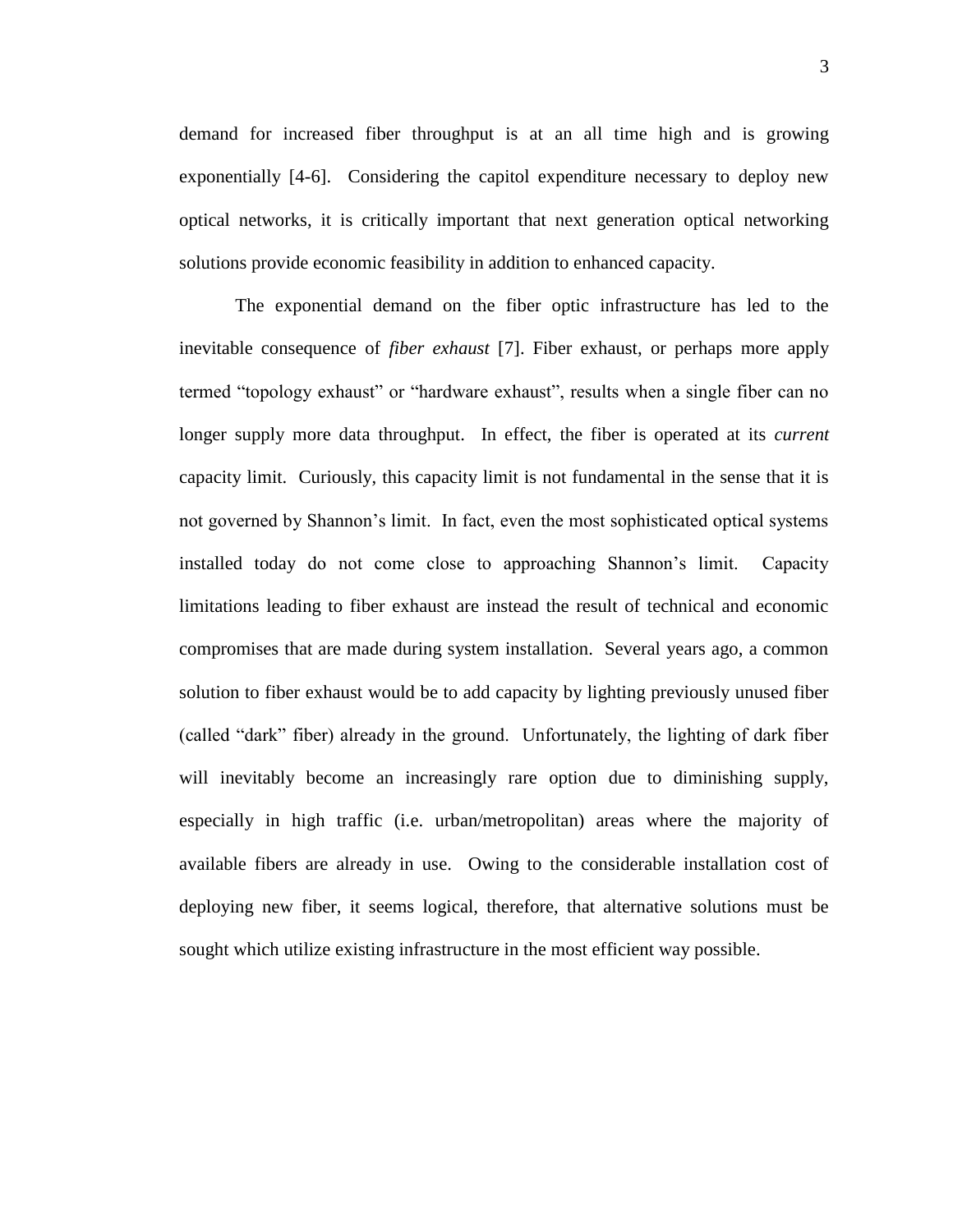# **1.3 Bidirectional Networks and Optical Digital Signal Processing**

In this thesis, novel solutions for improving network efficiency and utilization will be explored with the specific goal of analyzing and eliminating the underlying noise processes which limit system performance. Attention will first be paid to the role Rayleigh backscattering (RB) noise plays in bidirectional optical networks. Optimal design of bidirectional links will be discussed with an emphasis on the various techniques available to mitigate RB penalties. The latter portion of this thesis will discuss current developments in all-optical logic based on 1550 nm vertical cavity surface emitting lasers (VCSEL) and Vertical Cavity Semiconductor Optical Amplifiers (VCSOA). With applications stretching far beyond just fiber optic communications, all-optical logic is a coveted functionality in all optical systems for its perceived economic and speed advantages. The impact of optical noise will be addressed in the design of the first fully cascadable VCSEL inverter at 1550 nm.

#### **1.3.1 Unidirectional vs. Bidirectional Systems**

Currently, the majority of installed fiber optic systems are unidirectional in the sense that information only travels in one direction down the fiber. A major advantage of this type of system is that signal impairments caused by back-reflected light (be it from discrete or distributed reflectors) can be eliminated with the appropriate use of optical isolators (typically installed at amplification sites as shown in Fig. 1.1). A benefit of the use of isolators at amplification stages is that amplifier self-oscillation can be eliminated thereby allowing larger per stage gain [8]. Because back-reflected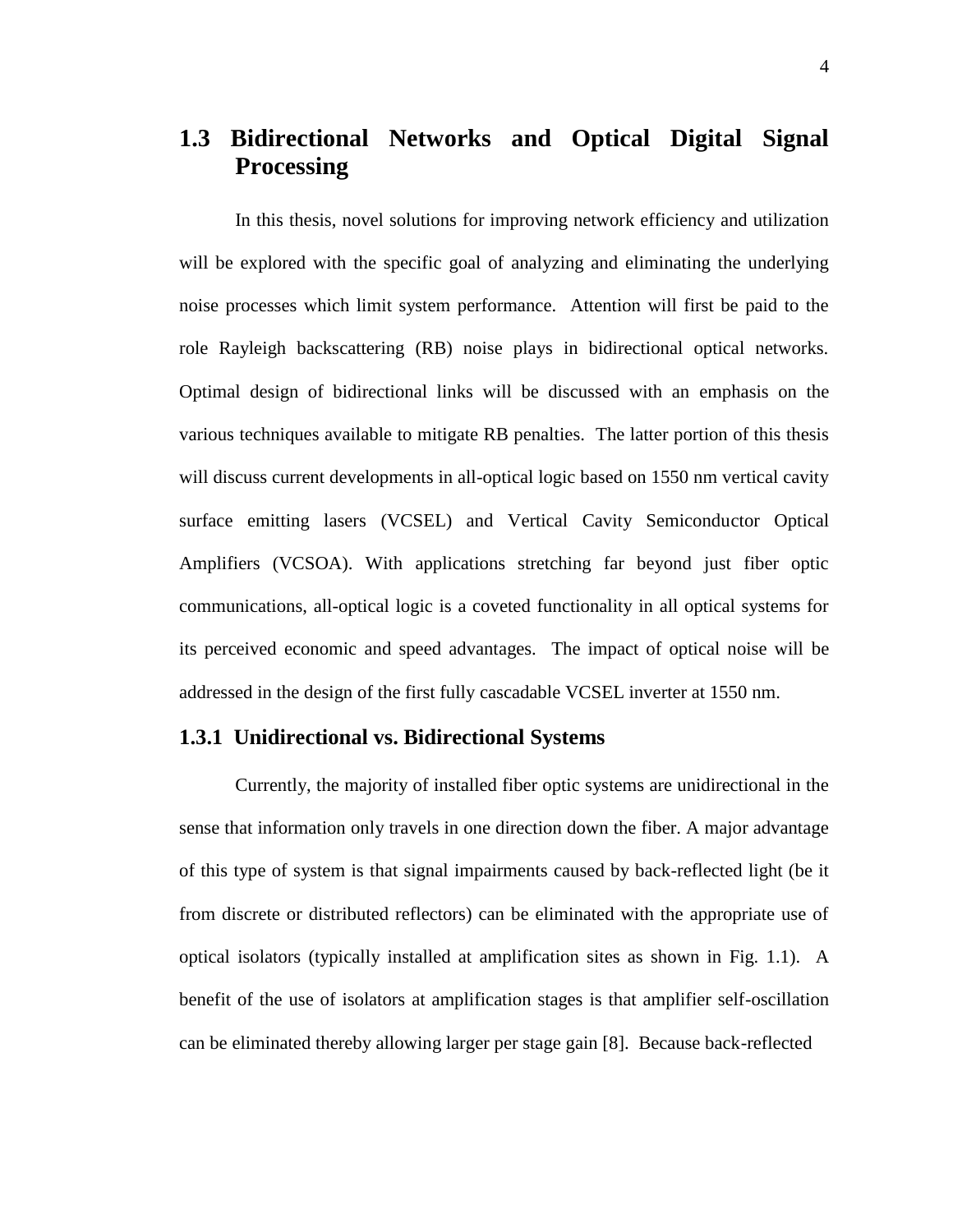

**Fig. 1.1. Common unidirectional topology with lumped amplification. Amplification stages occur approximately every 50- 100 km to offset propagation loss (typ. 0.2-0.3 dB/km). Amplification nodes are often coupled with additional functionalities like dispersion management and traffic switching. Implementation of optical isolators dramatically reduces RB effects. Double RB (DRB) occurs within the fiber span but is negligibly small compared to ASE growth in the absence of distributed amplification.** 



**Fig. 1.2. Growth of ASE and DRB in the unidirectional system in Fig. 1.1. ASE limits performance but can be maintained below significant levels for thousands of km with proper link design.**  Values assumed in the calculation:  $L = 75$  km, fiber loss  $= 0.2$ **dB/km, G = 15 dB, amplifier noise figure (NF) = 5 dB, launched power = 1 mW (0 dBm), Rayleigh scattering coefficient per/span = -32 dB.**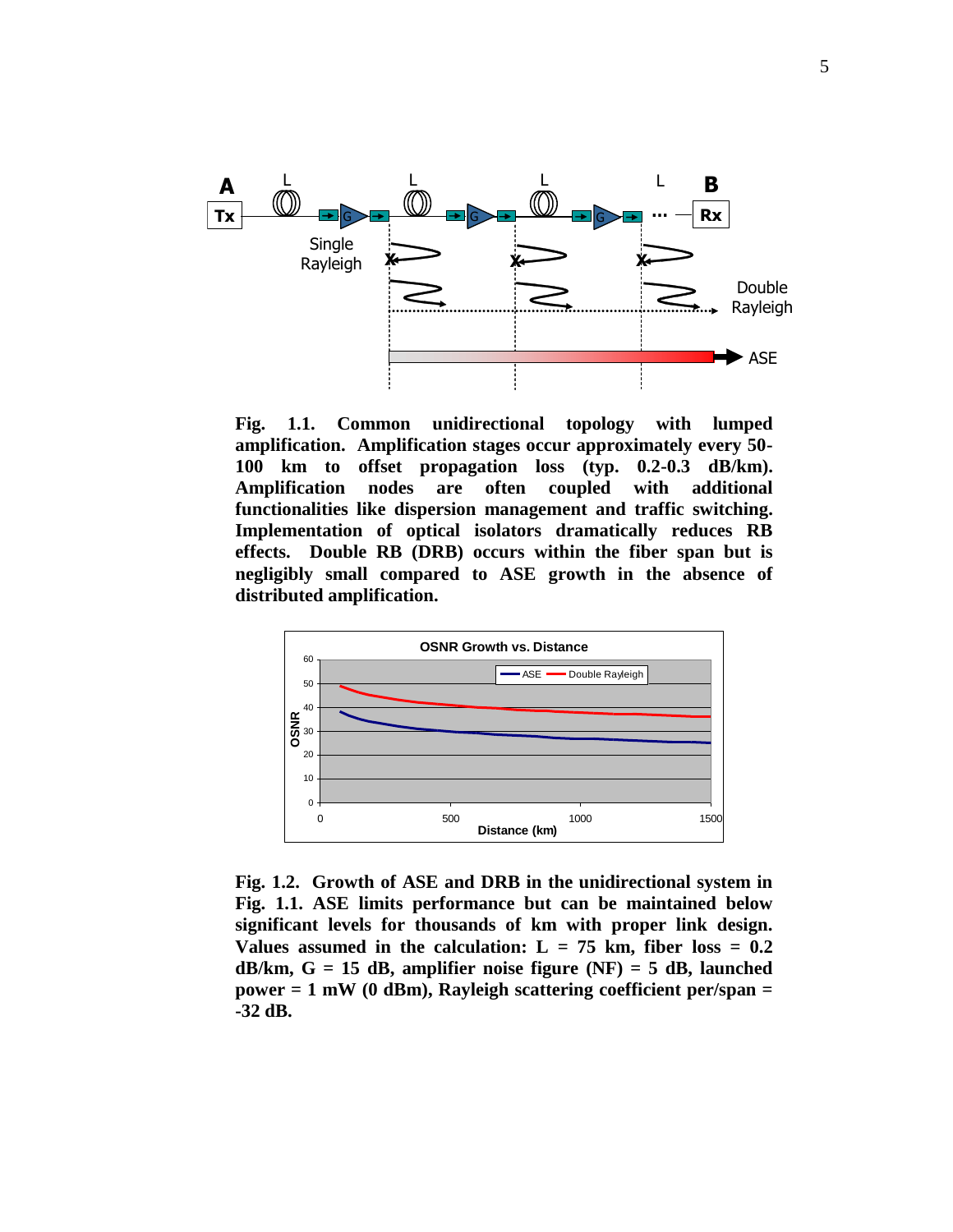

**Fig. 1.3. Example of a bidirectional fiber link with both east-west (E-W) and west-east (W-E) communication. Isolators not feasible since information travels in both directions on the same wavelength.** 

light is negligibly small, unidirectional systems are primarily limited by amplified spontaneous emission (ASE) and nonlinear effects during transport. A simple calculation of the growth of ASE noise in a unidirectional link reveals that error-free transmission is possible over many thousands of kilometers; assuming nonlinear and dispersion impairments are properly dealt with (see Fig. 1.2). A drawback of unidirectional systems, however, is that full duplex communication must occur using a separate fiber cable or separate wavelength band (on the same fiber). From the perspective of hardware efficiency, latency, network integrity and network management, it can be argued that bidirectional communication over a single fiber and wavelength is preferred. With bidirectional signaling, the total aggregate data throughput over a single fiber can be doubled because downstream and upstream traffic can occur at the *same wavelength*.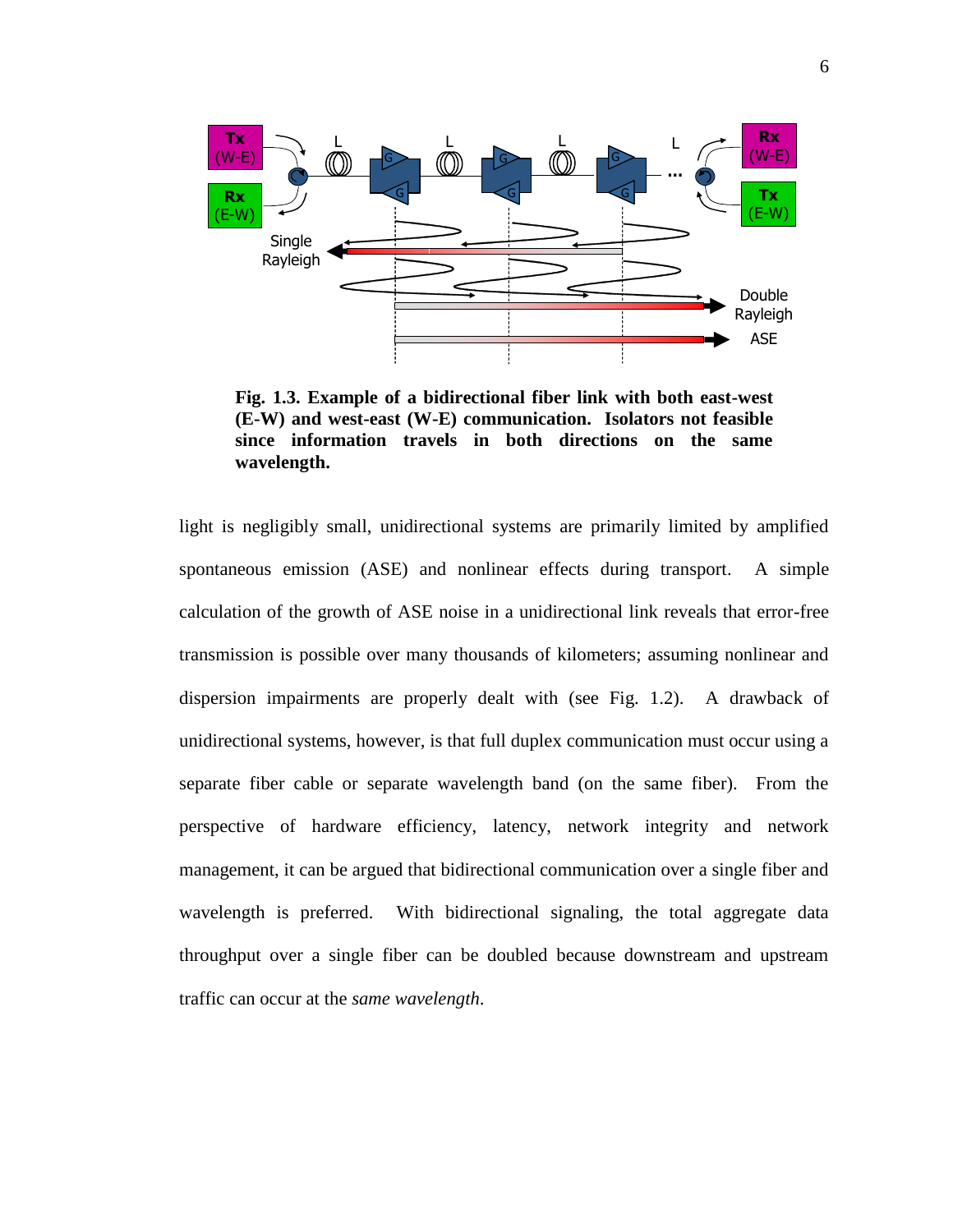

**Fig. 1.4. Calculation of ASE, RB and DRB in example link from Fig. 1.3. RB noise severely limits performance when counterpropagating channels use the same wavelength.** 

Unfortunately, capacity doubling via bidirectional signaling comes with the tradeoff that back-reflected light cannot be removed with inline isolators as shown in Fig. 1.3. Thus, bidirectional networks suffer from additional penalties associated with discrete back-reflections off connector facets and Rayleigh backscattering from fiber inhomogeneity. Although facet reflections can be sufficiently reduced using appropriately designed connectors [9], RB remains a fundamental noise impairment in bidirectional systems as shown in Fig. 1.4. If no countermeasures are taken to limit the effect of RB noise, bidirectional networks are limited to approximately 400 km in systems employing forward error correction (FEC). In non-error-corrected systems where the optical signal to noise ratio (OSNR) must exceed about 15 dB, transmission distance is limited to less than 100 km. It will be demonstrated in this thesis that RB noise in bidirectional networks can be sufficiently suppressed through techniques like frequency offsetting and optimal receiver filtering. With these techniques, the achievable distance of bidirectional systems can be improved by more than an order of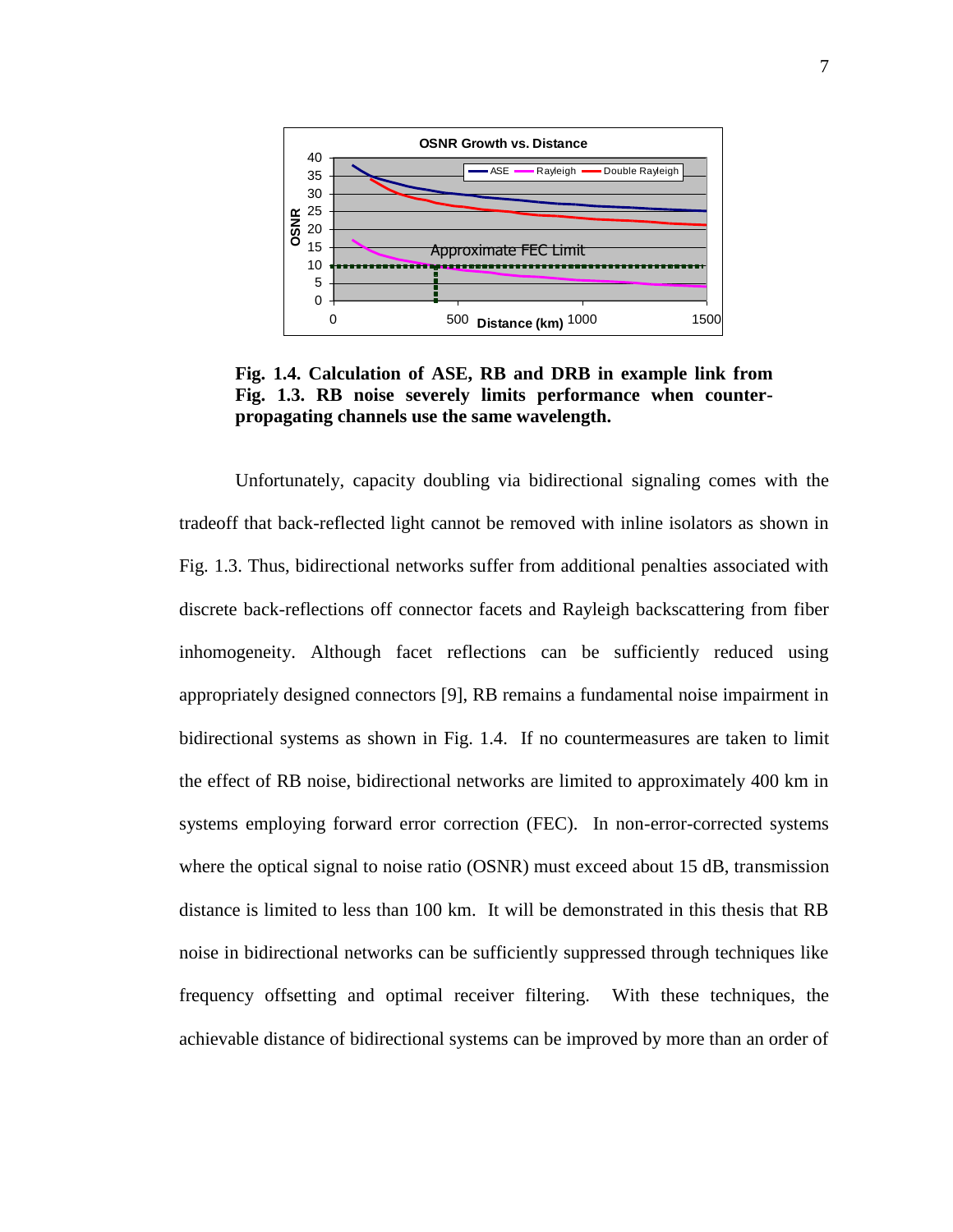magnitude while still maintaining capacity doubling with respect to unidirectional systems.

#### **1.3.1.1 Interleaved Bidirectional Networks**

A novel approach to alleviating the 400 km distance limit imposed by single wavelength bidirectional fiber communication is to employ interleaved bidirectional (IB) signaling [10] as shown in Fig 1.5. Several technical advantages are gained by interleaving counter-propagating channels (i.e. W-E signals transmit on odd wavelengths, E-W channels transmit on even channels). The most obvious advantage is that crosstalk penalties due to RB in the transmission fiber are reduced since the signal and RB crosstalk are separated in wavelength. Therefore, proper optical and electrical filtering can eliminate the majority of the crosstalk. Another advantage of IB signaling is that nonlinear effects like cross-phase modulation (XPM) and four photon mixing (FPM) can be mitigated because phase matching conditions are violated for larger frequency separation between co-propagating channels [11]. This point is important because of recent trends towards high spectrally efficiency (SE) optical systems. These so-called ultra-dense wavelength division multiplexing (UDWDM) systems attempt to pack channels as tightly as possible causing greater interchannel nonlinear and coherent crosstalk [12, 13]. By relaxing the co-propagating channel spacing, IB signaling may offer an alternative solution to UDWDM while still maintaining the same amount of aggregate throughput in the fiber. The final benefit of IB signaling is that network assets (specifically amplifiers) can be used more efficiently [14]. Since the most commonly deployed optical amplifiers, erbium doped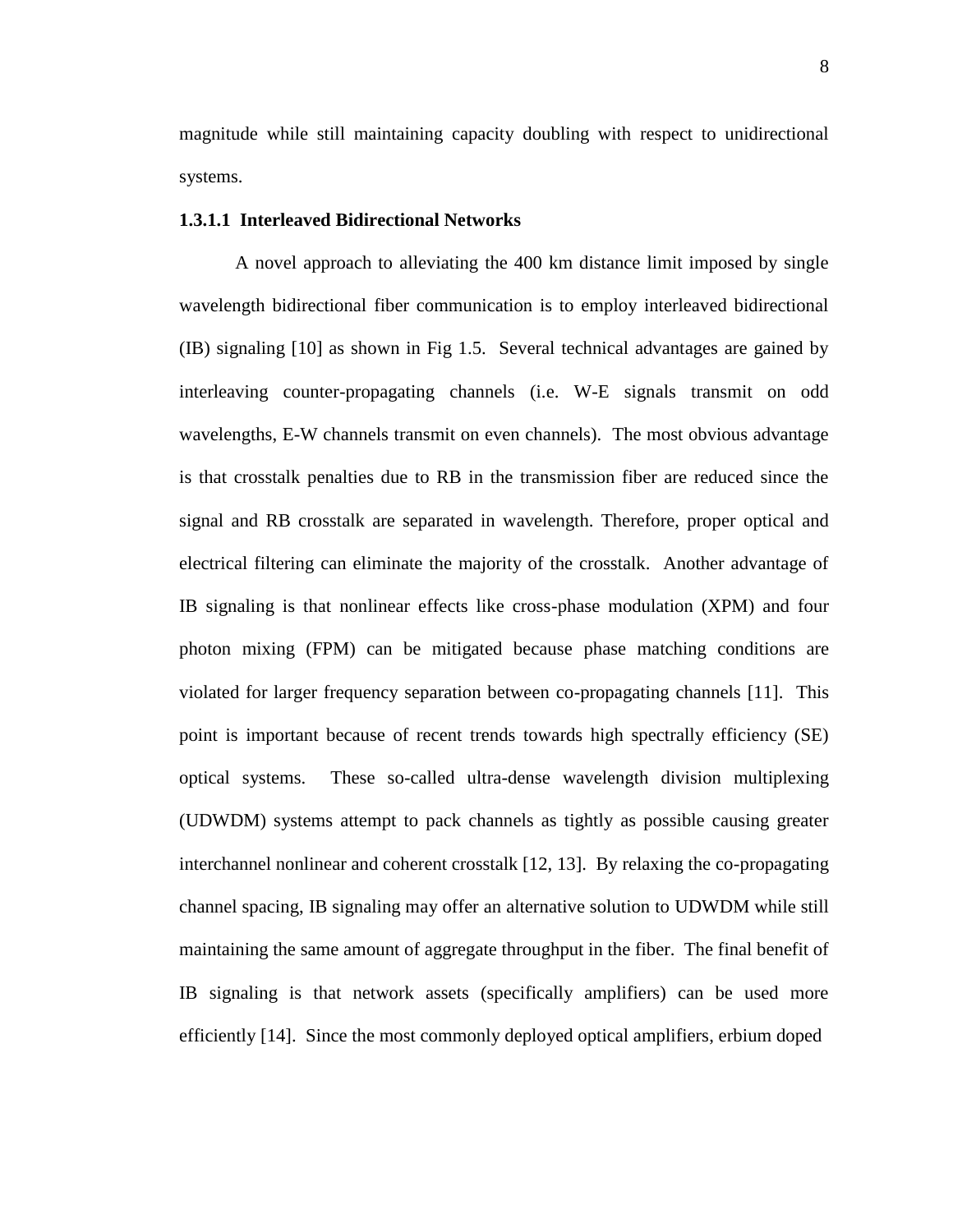

**Fig. 1.5. Interleaved Bidirectional System. Duplex communication is possible by transmitting unidirectionally on alternating channel. RB crosstalk from adjacent channels is mitigated by filtering in the demultiplexer (demux).** 

fiber amplifiers (EDFA) and Raman amplifiers (RA), are inherently bidirectional, IB signaling offers an optimal method for maximizing capacity within a transmission band without the need for a doubling of equipment. This advantage contrasts with *banded* bidirectional signaling which would need dedicated amplifiers to amplify counter-propagating signals in the C and L bands, for example.

While the impact of coherent (intrachannel) RB noise is a well explored topic on account of past studies of DRB (also called multi-path interference (MPI)) effects RAs [15], there is currently a limited understanding of the impact of incoherent (interchannel) RB noise in IB-UDWDM systems, particularly regarding the appropriate modeling and optimization of such systems. In this thesis, issues regarding the ultimate SE achievable using IB signaling will be elucidated with particular focus on the suppression of RB impairments. New system design paradigms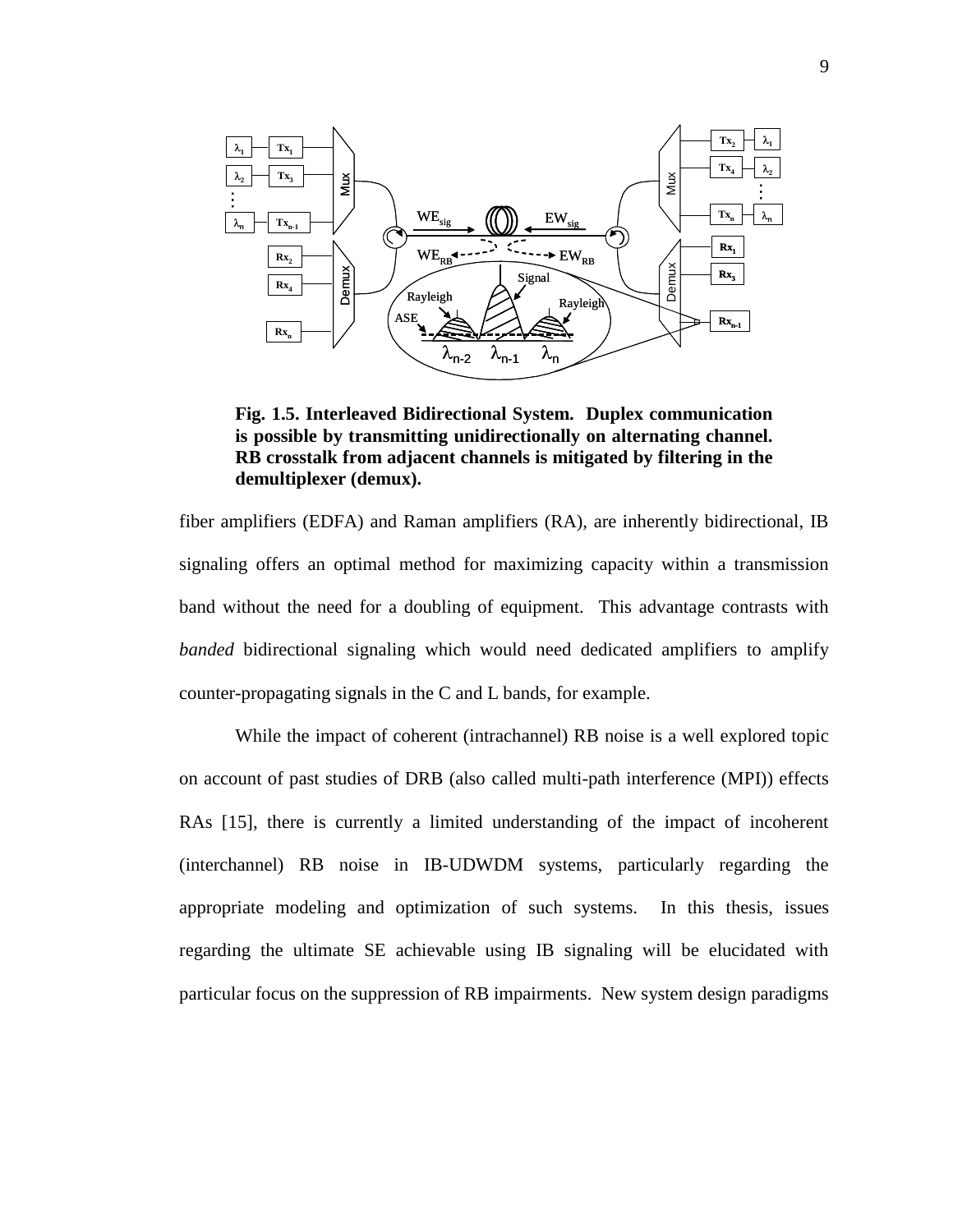

**Fig. 1.6. CLS-PON Topology. Placing the light source at the CO allows for flexible wavelength allocation to the customers. The ONU must only provide modulation and detection. RB limits systems margin and devices caused by both the downstream (Type 1) and upstream (Type 2) launched light.** 

for IB links will be proposed and clear distinctions will be made between the optimal design of RB limited versus ASE limited fiber optic links.

#### **1.3.1.2 Passive Optical Networks**

Passive optical networks (PON) have garnered interest in recent years from network providers and researchers alike owing to their tremendous economic advantages for applications in "last mile" services and optical sensing [16]. In fact, at the Optical Fiber Communcations Conference (OFC) 2007 the keynote address by Verizon Senior Vice-President Mark Wegleitner discussed the most recent progress in the deployment of gigabit-capable PONs for fiber to the premises (FTTP) applications [6]. Current forecasts predict over 18 million more homes to be installed with fiber access by 2011.

PONs are a type of bidirectional network which seeks to provide full duplex communication between a service provider central office (CO) and various customer optical network units (ONU) as shown in Fig. 1.6. The key requirements of PONs are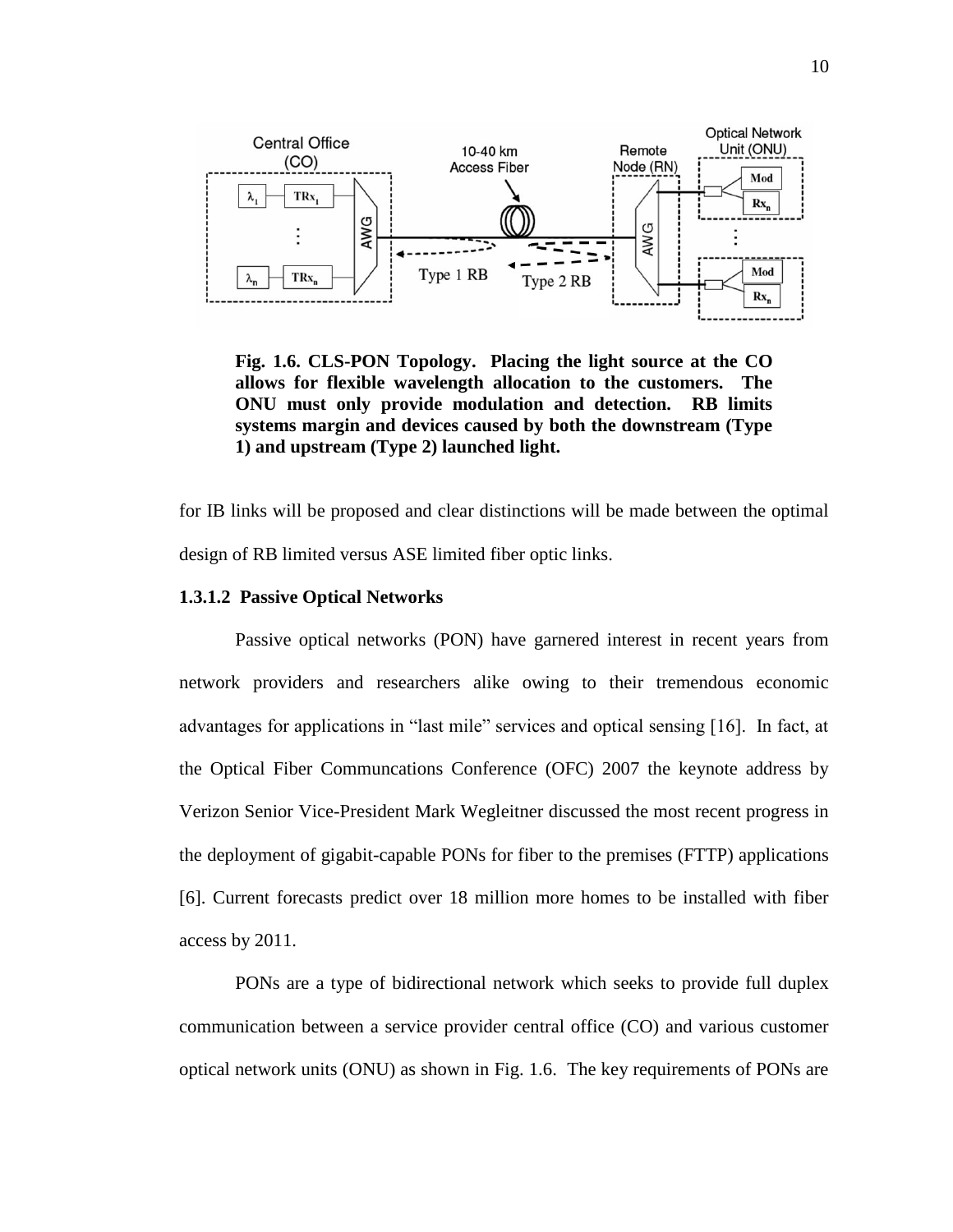that the installation and upkeep of the network remain minimal while also maintaining minimal hardware cost. In order to meet these economic and technical constraints, the existing fiber infrastructure must be used as efficiently as possible. Hence, communication between the CO and multiple ONUs occurs over a single fiber as shown in Fig. 1.6. Additionally, many of the expensive techniques afforded in more expensive network topologies (advanced modulation formats, dispersion compensation, etc…) are unfeasible in PONs thus requiring engineers to provide cost effective solutions for the myriad technical constraints.

Since PONs provide bidirectional signaling over a single fiber, system margin is often dominated by RB noise [17]. In this thesis, the reduction of RB penalties in PON-type applications is discussed with particular focus on PON architectures utilizing centralized light sources (CLS) [17, 18]. Owing to its cost efficient design, the CLS-PON is particularly well suited for FTTP applications in next generation PONs. Techniques for RB reduction in PON-CLS networks will be presented and a new model for noise performance will be detailed.

#### **1.3.2 All-Optical Systems**

A long coveted functionality of photonic systems is the ability to provide optical digital signal processing (DSP) on optical data streams. With applications in optimal memory, optical routing and optical computing, optical DSP it is expected to be a key component in future optical communication systems. Currently, required networking functionalities like signal routing and data buffering must be completed in the electrical domain. This electrical solution, although effective, is a hindrance in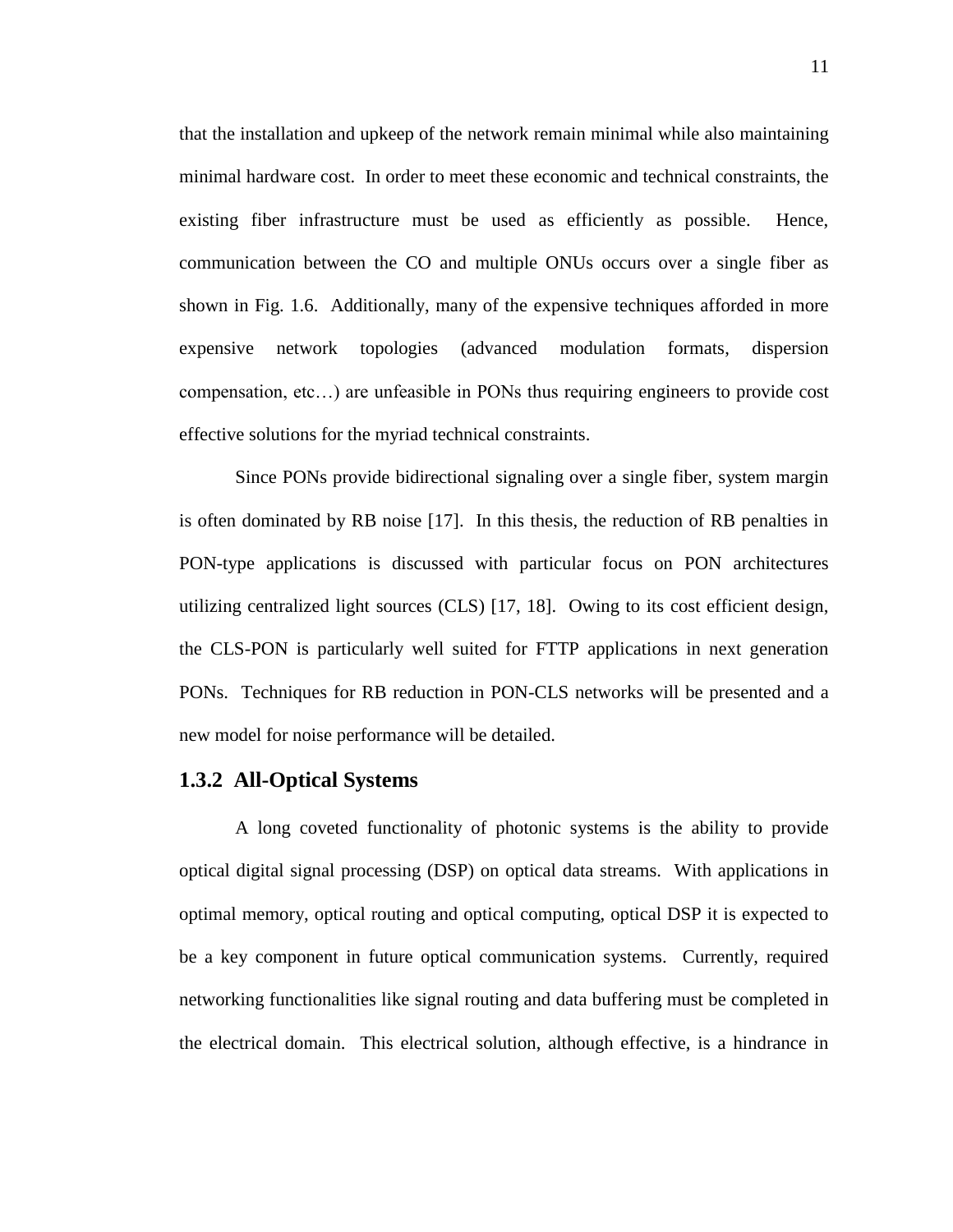terms of network latency, bandwidth and power consumption because of the requirement for optical-electrical-optical (OEO) signal conversion. It is widely believed that future optical networks will replace these costly OEO nodes with photonic technologies with ODSP capability.

Although various techniques exist which can optical DSP, no clear technology platform has emerged due to various shortcomings in terms of cascadabilty, speed, power, size, large scale integrability and cost of logic elements. Recently, VCSOAs have receiver considerable attention for such applications on account of their small size, high nonlinearity and large scale 2D integration capability. Unfortunately, most efforts have focused on applications in the 850 nm wavelength band. To date, VCSOA work in the important 1550 nm telecom band is still nascent as a result of the greater difficulty in fabricating 1550 nm VCSELs. Of primary importance in the development of 1550 nm VCSOA technology is the observation of cascadable optical logic operation. In DSP, the successful cascading of many logic elements (i.e. Boolean gates) is predicated on the individual gates' ability to regenerate the logic levels in the presence of noise. The integrity of the digital system to the presence of noise is called its *noise immunity* and is dependent on the to the nonlinear input-output transfer characteristic (TC) of the individual gates and there ability to perform logic level regeneration [19, 20]. In this thesis, recent work in the area of 1550 nm VCSOA logic will be discussed and a cascadable inverter with adequate noise margins and logic regeneration will be demonstrated up to 2.5 Gb/s.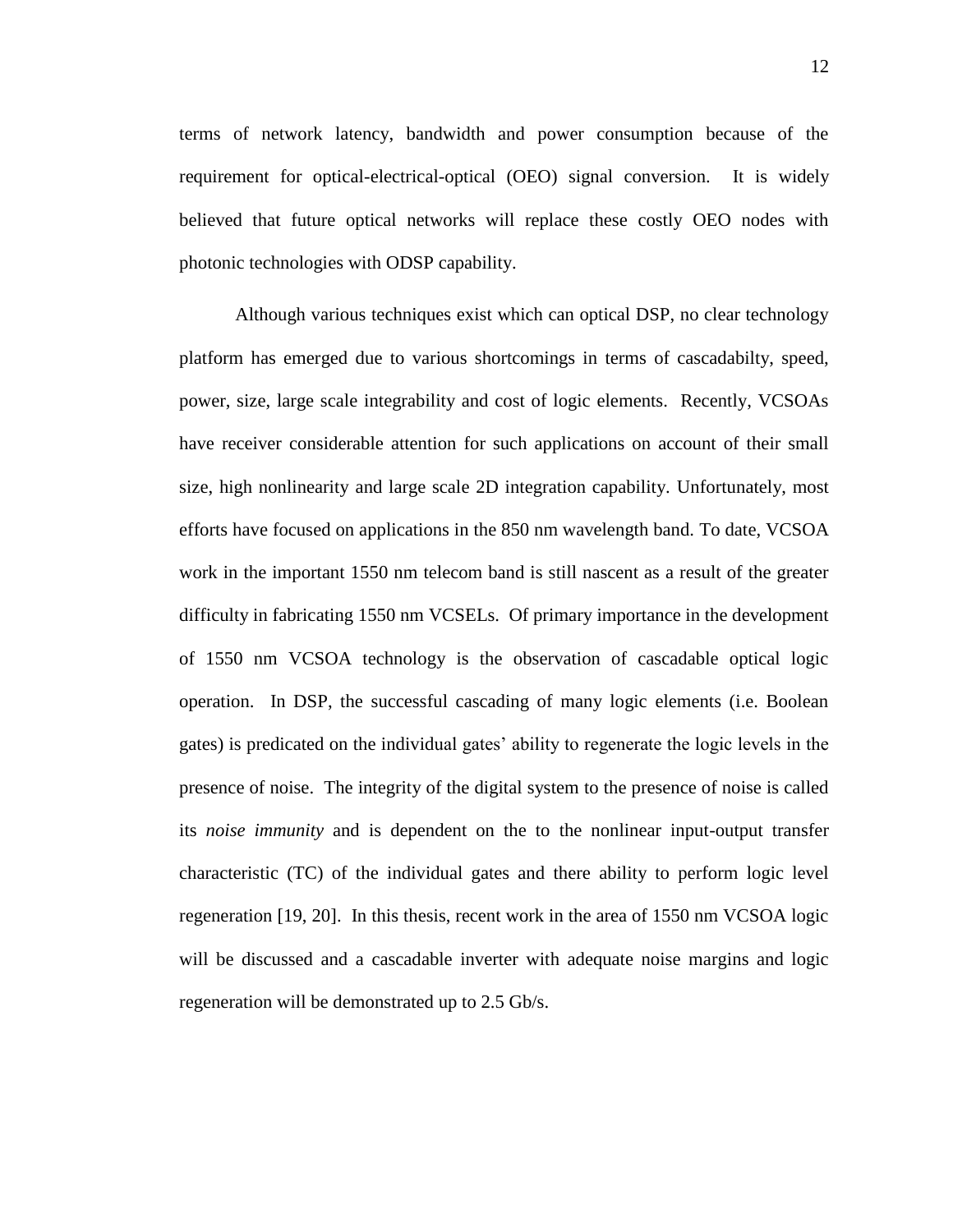#### **1.4 Thesis Outline and Contributions**

The contributed work of this thesis comprises four main chapters. Chapters 2 and 3 are primarily concerned with the modeling and optimization of links corrupted by coherent and incoherent RB noise. Chapter 2 begins with the methodology used to characterize RB noise in fiber systems. Two distinct models will be described: an analytic model using Gaussian approximations for the filter and pulse shapes and a numerical model which accounts for exact modulation spectra and inter-symbol interference (ISI) effects caused by filtering. The models are then compared to experimental results. The modulation formats non-return to zero (NRZ), return to zero (RZ) and Duobinary (DB) are compared experimentally and it is found that spectrally narrow modulation formats can achieve the highest possible spectral density assuming *format tailored filtering* is implemented. Additionally, it is determined that incoherent RB noise is best modeled using numerical techniques which can account for exact power spectral densities and filter induced ISI.

Based on the conclusions from Chapter 2, Chapter 3 uses the numerical model to determine the optimal receiver design for optical links degraded by both coherent and incoherent RB. It is found that the design of the receiver's optical and electrical filters plays a key role in the error-free detection of signal in the presence of unwanted RB noise. This conclusion is especially true in IB networks where the receiver filters tend to optimize for unconventionally narrow bandwidths. Design rules are proposed for several common modulation formats in the presence of coherent and incoherent RB noise.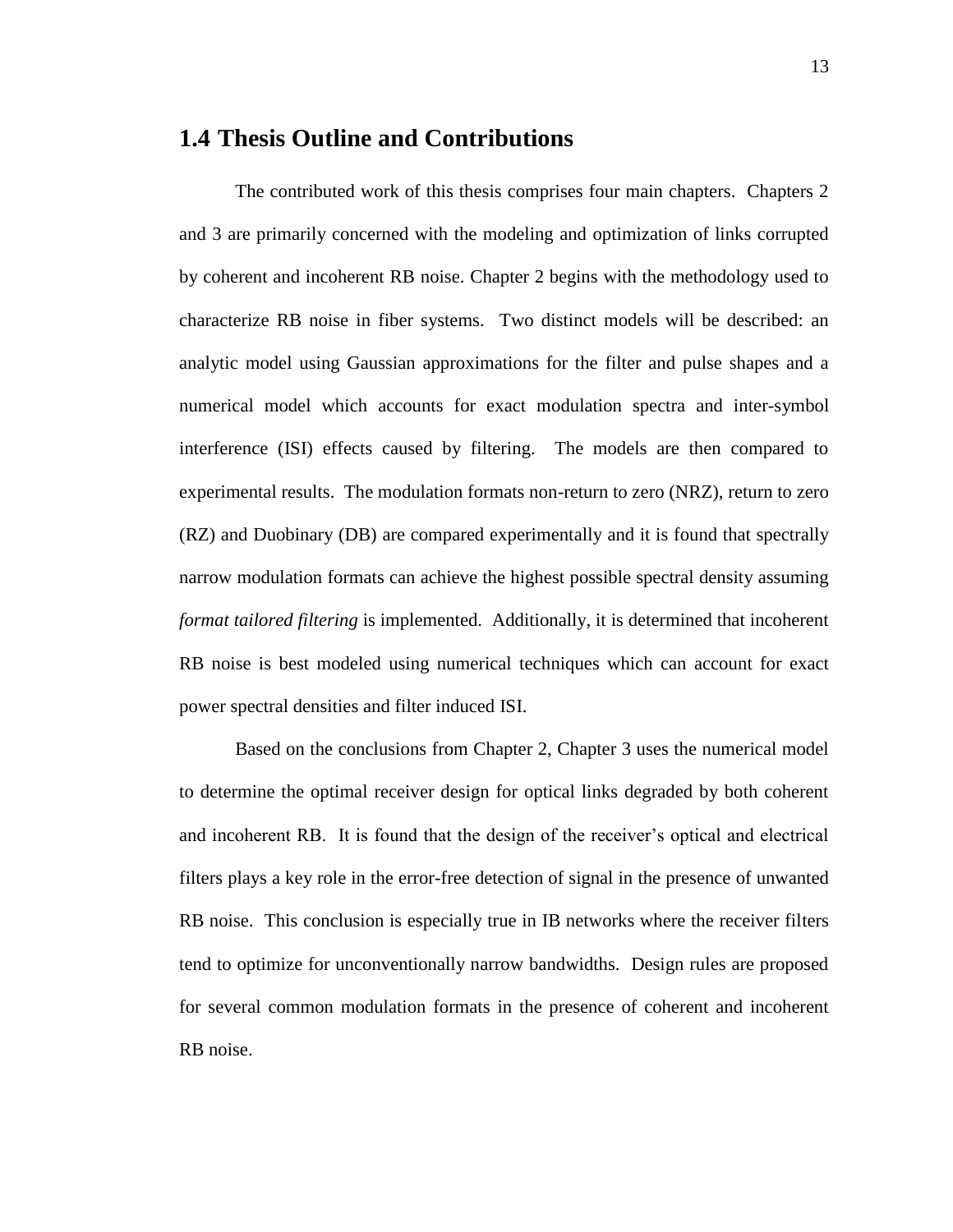Chapter 4 describes the role that DC block filtering can play on the suppression of RB noise and discrete interferometric crosstalk (IC). Heretofore overlooked in the literature, DC blocking proves to be an inexpensive yet powerful means of linear crosstalk mitigation, particularly in PON-CLS topologies. Experimental results agree with theoretical insights and show that optimal low-frequency cutoffs (LFC) in the receiver bandwidth tend to be significantly larger in RB degraded and IC degraded links. These results are then placed within the context of the CLS-PON. A generalized CLS-PON noise model is developed. It is determined that DC blocking used in conjunction with receiver low pass filtering can result in span length increases up to 53% longer than those previously calculated in the literature.

Chapter 5 details the design of a cascadable 1550 nm VCSOA inverter utilizing cross gain modulation (XGM), dispersive bistabilty and polarization injection locking. The chapter begins with the experimental observation of all three forms of reflection mode bistabilty (i.e. clockwise, counterclockwise and butterfly) in 1550 nm VCSOAs. The reported results represent the first ever observation of butterfly bistabilty in VCSOAs. Also, counterclockwise bistabilty is found to occur at a record low switching power of 2  $\mu$ W. The latter part of the chapter discusses the design of the first ever cascadable 1550 nm VCSEL inverter. Necessary conditions for cascadable operation are described and it is found that inverters with sufficient noise characteristics are possible up to data rates of 2.5 Gb/s.

Chapter 6 provides a summary of the contributions made in this thesis along with a review of some relevant technical questions yet to be answered.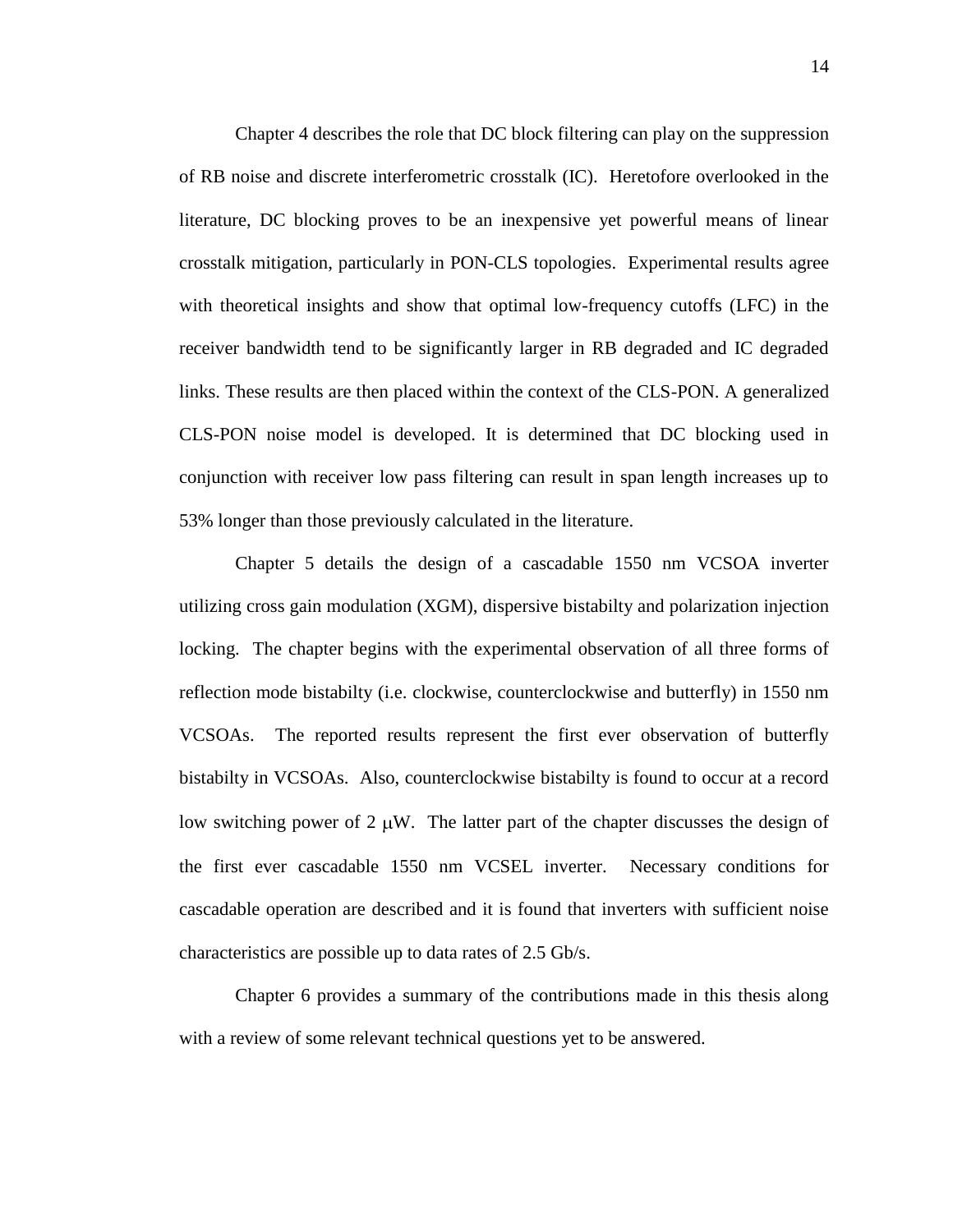Appendix I provides a summary of the important statistical considerations necessary for the treatment of RB noise. Based on physical arguments, it is shown that under the most typical operating conditions, RB can be quantified as being a complex circular Gaussian (ccg), wide sense stationary (WSS) random process whose spectral density is given by the original launched light.

Appendix II gives a review of the modulation formats studied in this thesis.

The most common transmitter architectures used to create the various formats are described and typical eye diagrams and spectral characteristics are illustrated.

Finally, Appendix III details the rigorous approach needed to accurately compare the theoretical and experimental results in Chapter 2.

## **1.5 References**

- [1] C. E. Shannon, "A mathematical theory of communication," *Bell System Technical Journal*, vol. 27, pp. 379-423 and 623-656, 1948.
- [2] R. V. L. Hartley, "Transmission of Information," *Bell System Technical Journal*, pp. 535–563, 1928.
- [3] J. P. Eugene Chiu, Brok Mcferron, Noshirwan Petigara, Satwiksai Seshasai, "Mathematical Theory of Claude Shannon," MIT 2001.
- [4] J. Ryan, "The Business of Telecomm," presented at 18th World Telecomm Congress, WTC/ISS 2002, Paris, FR, 2002.
- [5] R. Kurzweil, *The Singularity Is Near: When Humans Transcend Biology*. New York, NY: Viking Penguin, 2005.
- [6] M. Wegleitner, "Maximizing the Impact of Optical Technology," presented at OFC/NFOEC, Anaheim, CA, 2007.
- [7] P. A. Humblet, "The direction of optical technology in the metro area," presented at Optical Fiber Communication Conference and Exhibit, 2001. OFC 2001, 2001.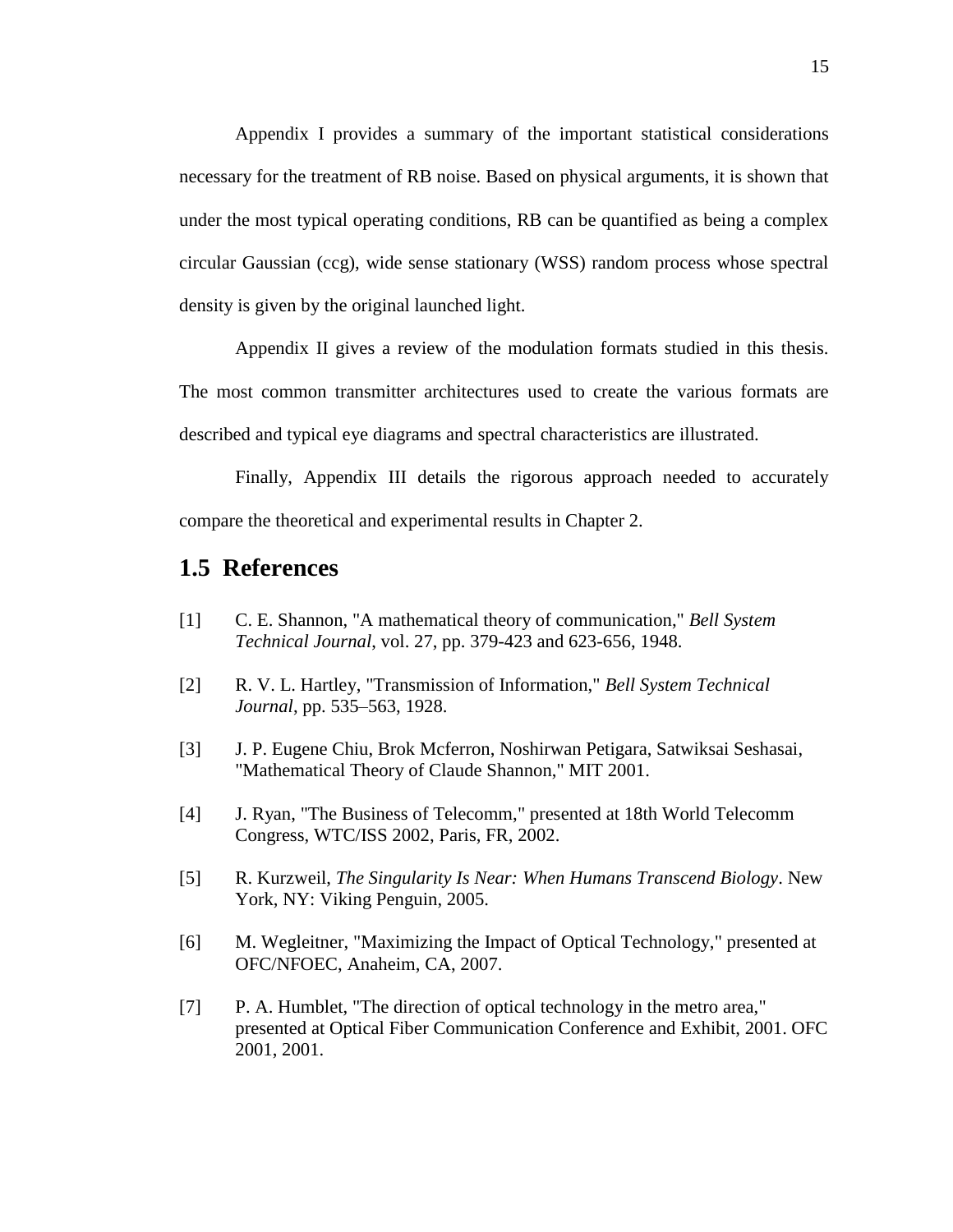- [8] M. N. Zervas, R. I. Laming, and D. N. Payne, "Efficient erbium-doped fiber amplifiers incorporating an optical isolator," *Quantum Electronics, IEEE Journal of*, vol. 31, pp. 472-480, 1995.
- [9] K. Kanayama, Y. Ando, R. Nagase, S. Iwano, and K. Matsunaga, "Advanced physical contact technology for optical connectors," *Photonics Technology Letters, IEEE*, vol. 4, pp. 1284-1287, 1992.
- [10] S. Radic, S. Chandrasekhar, A. Srivastava, H. Kim, L. Nelson, S. Liang, K. Tai, and N. Copner, "Dense interleaved bidirectional transmission over 5 x 80 km of nonzero dispersion-shifted fiber," *Ieee Photonics Technology Letters*, vol. 14, pp. 218-220, 2002.
- [11] G. P. Agrawal, *Nonlinear Optics*. San Diego, CA: Elseviar Science, 2001.
- [12] P. J. Winzer, M. Pfennigbauer, and R.-J. Essiambre, "Coherent crosstalk in ultradense WDM systems," *Lightwave Technology, Journal of*, vol. 23, pp. 1734-1744, 2005.
- [13] M. Abe and R. Takahashi, "Over 1000 channel, 6.25 GHz-spaced ultra-DWDM transmission with supercontinuum multi-carrier source," presented at Optical Fiber Communication Conference, 2005. Technical Digest. OFC/NFOEC, 2005.
- [14] C. H. Kim and Y. C. Chung, "2.5 Gb/s×16-channel bidirectional WDM transmission system using bidirectional erbium-doped fiber amplifier based on spectrally interleaved synchronized etalon filters," *Photonics Technology Letters, IEEE*, vol. 11, pp. 745-747, 1999.
- [15] J. Bromage, P. J. Winzer, and R.-J. Essiambre, "Multiple path interference and its impact on system design," in *Raman Amplifiers for Telecommunciations 2*, M. N. Islam, Ed. New York: Springer-Verlag, 2004, pp. ch. 15.
- [16] C.-H. Lee, W. V. Sorin, and B. Y. Kim, "Fiber to the Home Using a PON Infrastructure," *Lightwave Technology, Journal of*, vol. 24, pp. 4568-4583, 2006.
- [17] M. Fujiwara, J.-i. Kani, H. Suzuki, and K. Iwatsuki, "Impact of backreflection on upstream transmission in WDM single-fiber loopback access networks," *Lightwave Technology, Journal of*, vol. 24, pp. 740-746, 2006.
- [18] G. Talli, D. Cotter, and P. D. Townsend, "Rayleigh backscattering impairments in access networks with centralised light source," *Electronics Letters*, vol. 42, pp. 877-878, 2006.